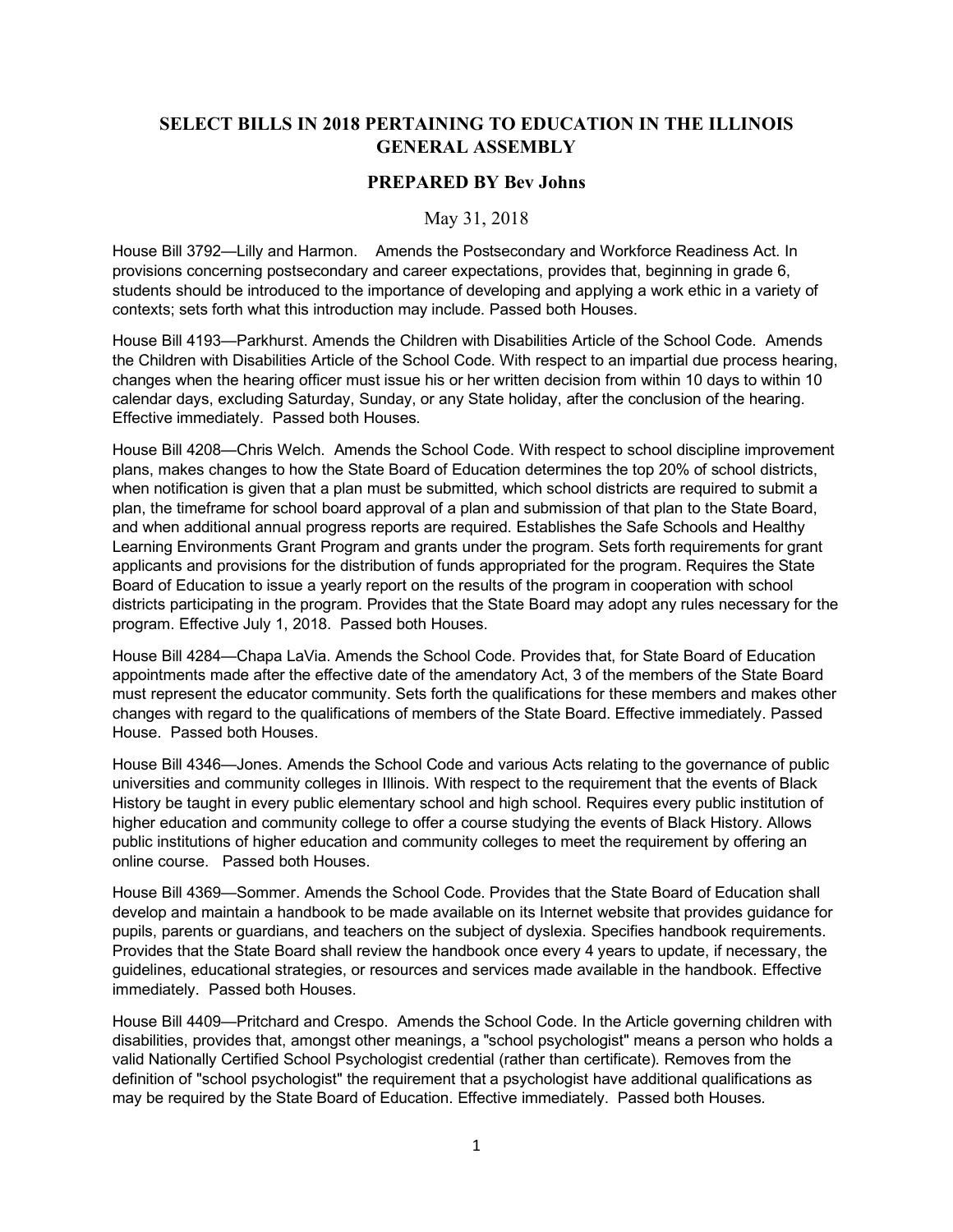House Bill 4442—Gabel. Amends the School Code. Requires the State Board of Education to assist each school district that offers an evidence-based parenting education model. Requires the State Board to implement and administer a 3-year pilot program supporting the health and wellness student-learning requirement by utilizing a unit of instruction on parenting education in participating school districts that maintain grades 9 through 12. Provides that the program is encouraged to include, but is not limited to, instruction on (i) family structure, function, and management, (ii) the prevention of child abuse, (iii) the physical, mental, emotional, social, economic, and psychological aspects of interpersonal and family relationships, and (iv) parenting education competency development that is aligned to the social and emotional learning standards of the student's grade level. Allows the State Board to make grants to school districts that apply to participate in the pilot program. Effective immediately. Passed both Houses.

House Bill 4514—Pritchard and Olsen. Amends the School Code. Provides that only persons licensed and endorsed as a school counselor under the Code may use the title "school counselor". Passed both Houses.

House Bill 4657—Manley. Amends the School Code. Creates the Emotional Intelligence and Social and Emotional Learning Task Force (rather than the Emotional Intelligence Education Task Force) to develop curriculum guidelines and best practices on emotional intelligence and social and emotional learning (rather than develop curriculum guidelines on emotional intelligence). Adds to the membership of the Task Force. Removes a provision requiring every public elementary school and high school to include in its curriculum a unit of instruction studying emotional intelligence.

Provides that the Task Force shall develop curriculum and assessment guidelines (rather than curriculum guidelines) and best practices on emotional intelligence and social and emotional learning. Passed both Houses.

House Bill 4658—Manley. Provides that, at least once every 2 years, a school board shall require inservice training of licensed school personnel and administrators (rather than school guidance counselors, teachers, school social workers, and other school personnel) who work with pupils in kindergarten through grade 12 (rather in grades 7 through 12) to identify the warning signs of mental illness and suicidal behavior in youth (rather than in adolescents and teens). Passed both Houses.

House Bill 4706—Scherer. Amends the School Code. Provides that a school board may require of new substitute teachers evidence of physical fitness to perform duties assigned and shall require of new substitute teachers evidence of freedom from communicable disease, and provides that evidence may consist of a physical examination by a health care provider (instead of treating substitute teachers like other new employees who are required to provide evidence of physical fitness to perform duties assigned and freedom from communicable disease through a physical examination by a health care provider). Effective immediately. Passed both Houses.

House Bill 4742—Ford. Amends the School Code. Provides that a school district may not reduce the number of full-time staff members of a department as a result of hiring a substitute teacher recruiting firm. Provides that, in the event of a teacher's strike, a school district may not use a recruiting firm to hire a substitute teacher. Provides that the Chicago School District may contract with a substitute teacher recruiting firm under the program only if certain requirements are met. Provides that a substitute teacher recruiting firm may enter into an agreement with a labor organization that has a collective bargaining agreement with a school district. Effective immediately. Passed both Houses.

House Bill 4860—Fortner. Amends the School Code.. Amends the School Code. Removes the end date of the electronic-learning days pilot program for the 3 school districts in the program. Makes conforming changes. Effective immediately. Passed both Houses.

House Bill 4870—Lang. Amends the School Code. Requires a school district, public school, charter school, or nonpublic school to authorize a parent or guardian of a student who is a qualifying patient to administer a medical cannabis infused product to the student on school premises or a school bus if both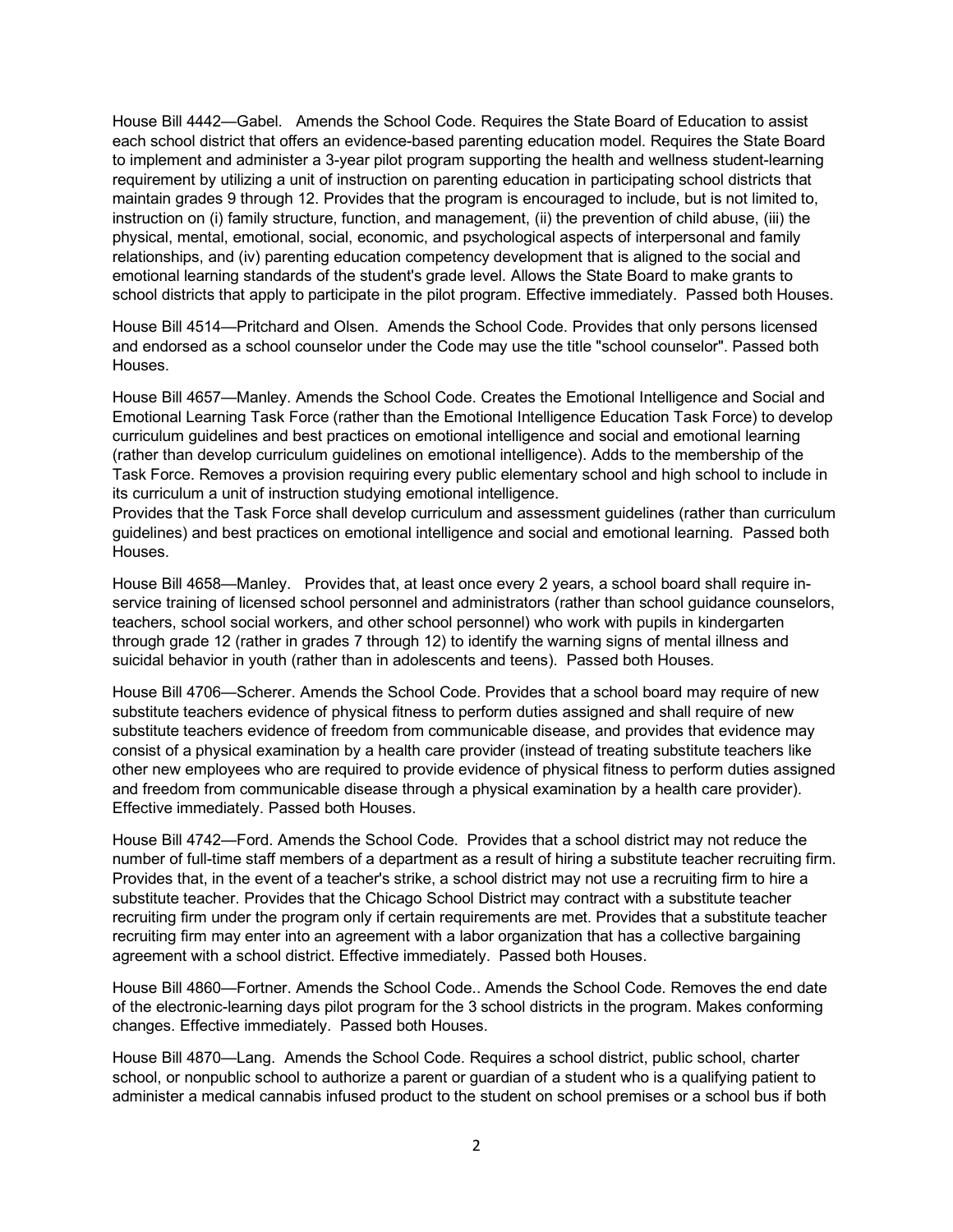the student (as a qualifying patient) and the parent or guardian (as a designated caregiver) have been issued registry identification cards under the Compassionate Use of Medical Cannabis Pilot Program Act. Defines terms. Provides that a parent or guardian may not administer a medical cannabis infused product if the administration would create disruption to the school's educational environment or would cause exposure of the product to other students. Provides that nothing in the provision requires a member of the school's staff to administer a medical cannabis infused product to a student. Amends the Compassionate Use of Medical Cannabis Pilot Program Act. Makes conforming changes. Provides that the provision may be referred to as Ashley's Law. Defines terms. Provides that, in addition to the parent or guardian of a student who is a registered qualifying patient, an individual registered with the Department of Public Health as a designated caregiver may administer a medical cannabis infused product to that student. Makes conforming changes. Provides that a parent or guardian or other individual may not administer a medical cannabis infused product in a manner that, in the opinion of the school district or school, would create a disruption to the school's educational environment or would cause exposure of the product to other students (rather than prohibiting any administration that would create a disruption or cause exposure). Makes other changes concerning restrictions. Effective immediately. Passed both Houses.

House Bill 4908—Moeller. Amends the School Code. Provides that all children in kindergarten and the second, sixth, and ninth grades (rather than all children in kindergarten and the second and sixth grades) of any public, private, or parochial school shall have a dental examination. Passed both Houses.

House Bill 4927—Chapa LaVia. Amends the Chicago School District Article of the School Code. Requires the school district to provide all copies of teacher evaluations to the exclusive bargaining representative of the school district's teachers within 7 days after issuing the evaluations. Passed both Houses.

House Bill 5136—Slaughter. Amends the School Code. With regard to the development of teacher evaluation plans, provides that, beginning with the first school year following the effective date of the amendatory Act, a joint committee (created by a school district to incorporate the use of data and indicators on student growth as a significant factor in rating teacher performance into the evaluation plan) shall meet no less than one time annually to assess and review the effectiveness of the district's evaluation plan for the purposes of continuous improvement of instruction and evaluation practices.Provides that the Open Meetings Act does not apply to meetings of a joint committee formed under certain provisions of the Code. Amends the Illinois Educational Labor Relations Act. Provides that negotiating team strategy sessions are included in an exception to the Open Meetings Act. Passed both Houses.

House Bill 5175—Hoffman. Amends the School Code. Amends the Charter Schools Law of the School Code. Removes provisions allowing the State Charter School Commission to reverse a school board's decision to deny, revoke, or not renew a charter; makes related changes. Provides that if a charter school applicant submits a proposal to a school board outside of the process adopted by that school board for receiving charter school proposals on an annual basis, the applicant shall not have any right to submit its proposal to the State Charter School Commission as otherwise authorized. In a provision concerning a charter school proposed to be jointly authorized by 2 or more school districts and the school boards unanimously denying the charter school proposal with a statement that the school boards are not opposed to the charter school, but that they yield to the Commission in light of the complexities of joint administration, allows the charter applicant to submit the proposal to the Commission and requires the Commission to follow the same process and be subject to the same timelines for review as a school board. Allows the Commission to approve an application for a charter if certain conditions are met. Provides that the Commission may condition approval of an application on the acceptance of funding in an amount less than requested. Provides that final decisions of the Commission are subject to judicial review under the Administrative Review Law. Provides that if the Commission approves an application for a charter school, then the Commission shall act as the authorized chartering entity. Provides that if the Commission is the authorized chartering entity, then the Commission shall execute a charter agreement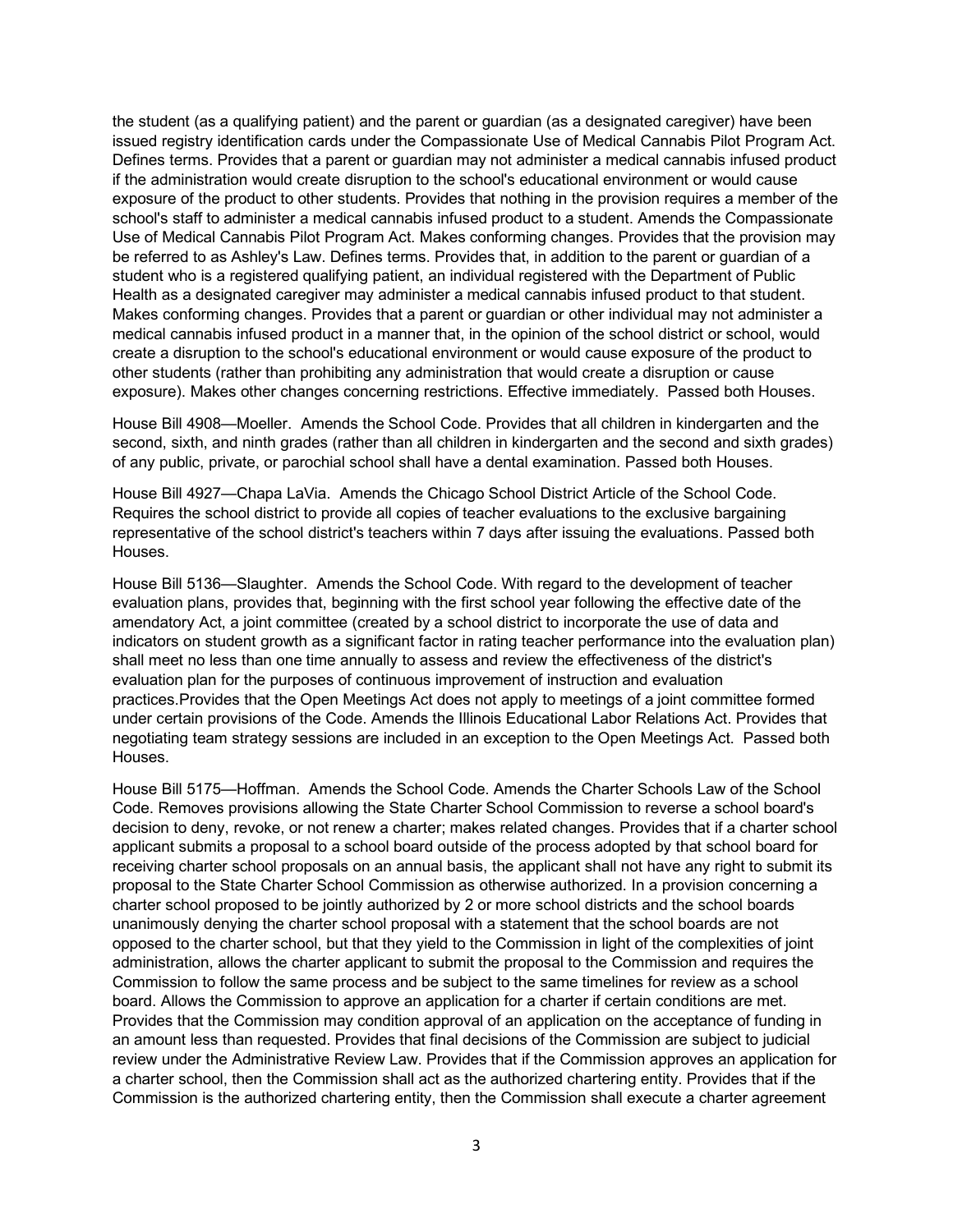(instead of approve the charter agreement). Provides that the Commission has no authority to approve a charter school proposal that has been denied by a school board. Effective immediately. Passed both Houses.

House Bill 5195—Greenwood. Amends the Transportation Article of the School Code. Provides that each school board may provide free transportation for any pupil residing within 1 1/2 miles from the school attended where conditions are such that walking, either to or from the school to which a pupil is assigned for attendance or to or from a pick-up point or bus stop, constitutes a serious hazard to the safety of the pupil due to a course or pattern of criminal activity, as defined in the Illinois Streetgang Terrorism Omnibus Prevention Act. Provides for the adoption of guidelines by the local law enforcement agency as to what constitutes a serious safety hazard due to a course or pattern of criminal activity. Provides that the State Board of Education, in consultation with the local law enforcement agency, shall review the findings of the school board concerning a course or pattern of criminal activity and shall approve or disapprove the school board's determination that a serious safety hazard exists within 30 days after the school board submits its findings to the State Board. Authorizes the local law enforcement agency to determine what constitutes a course or pattern of criminal activity. Makes related changes. Provides that the changes made by the amendatory Act do not apply to the Chicago school district. Effective immediately. Passed both Houses.

House Bill 5196—Greenwood. Amends the School Code. Provides that, beginning on July 1, 2018, the license renewal fee for an Educator License with Stipulations with a paraprofessional educator endorsement shall be \$25. Effective immediately. Passed both Houses.

House Bill 5247—Pritchard. Amends the School Code. Provides that the State Board of Education shall initiate a rulemaking proceeding to adopt rules (rather than adopt rules) as may be necessary to allow students of any high school in this State who are 16 years of age or older to participate in the registered apprenticeship. Changes the definition of "registered apprenticeship program" to provide that apprentices in the program may earn postsecondary credit toward a certificate or degree, as applicable. Provides that the definition of "registered apprenticeship program" does not include an apprenticeship program related to construction, as defined under the Employee Classification Act. Passed both Houses.

House Bill 5481—Guzzardi. Amends the School Code. Provides that, no later than day 60 of instruction in each school year, a school board shall report to the State Board of Education for kindergarten through grade 12 classes certain information about actively employed teachers, pupil-teacher ratios, class instructors, and class sections; defines terms. Requires the State Board of Education to publish the information contained in the reports on its Internet website no later than December 1, 2019 and annually thereafter. Sets forth class size goals to be achieved by the 2020-2021 school year. Passed both Houses.

House Bill 5588—Crespo. Provides that the State Board of Education shall provide the Balanced Accountability Measure Committee an annual report with data and other information collected from entities identified by the State Board as learning partners (rather than lead partners), including, but not limited to, data and information on the learning partners' (rather than the Committee's) effectiveness, geographic distribution, and cost to serve as part of a comprehensive statewide system of support. Provides that, pursuant to the federal Every Student Succeeds Act, the State Board may establish educator preparation pilot programs (rather than establish entrance educator preparation programs, encourage collaboration between schools of educator preparation and high-need districts, establish projects to recruit, select, prepare, and provide professional development for teachers or school leaders, and establish initiatives that focus on funding performance-based programs or human capital management systems). Repeals a provision in the Chicago School District Article on partnership agreements for advancing student achievement. Makes other and conforming changes. Provides that the State Board of Education shall provide the Balanced Accountability Measure Committee an annual report with data and other information collected from entities identified by the State Board as learning partners (rather than lead partners), including, but not limited to, data and information on the learning partners'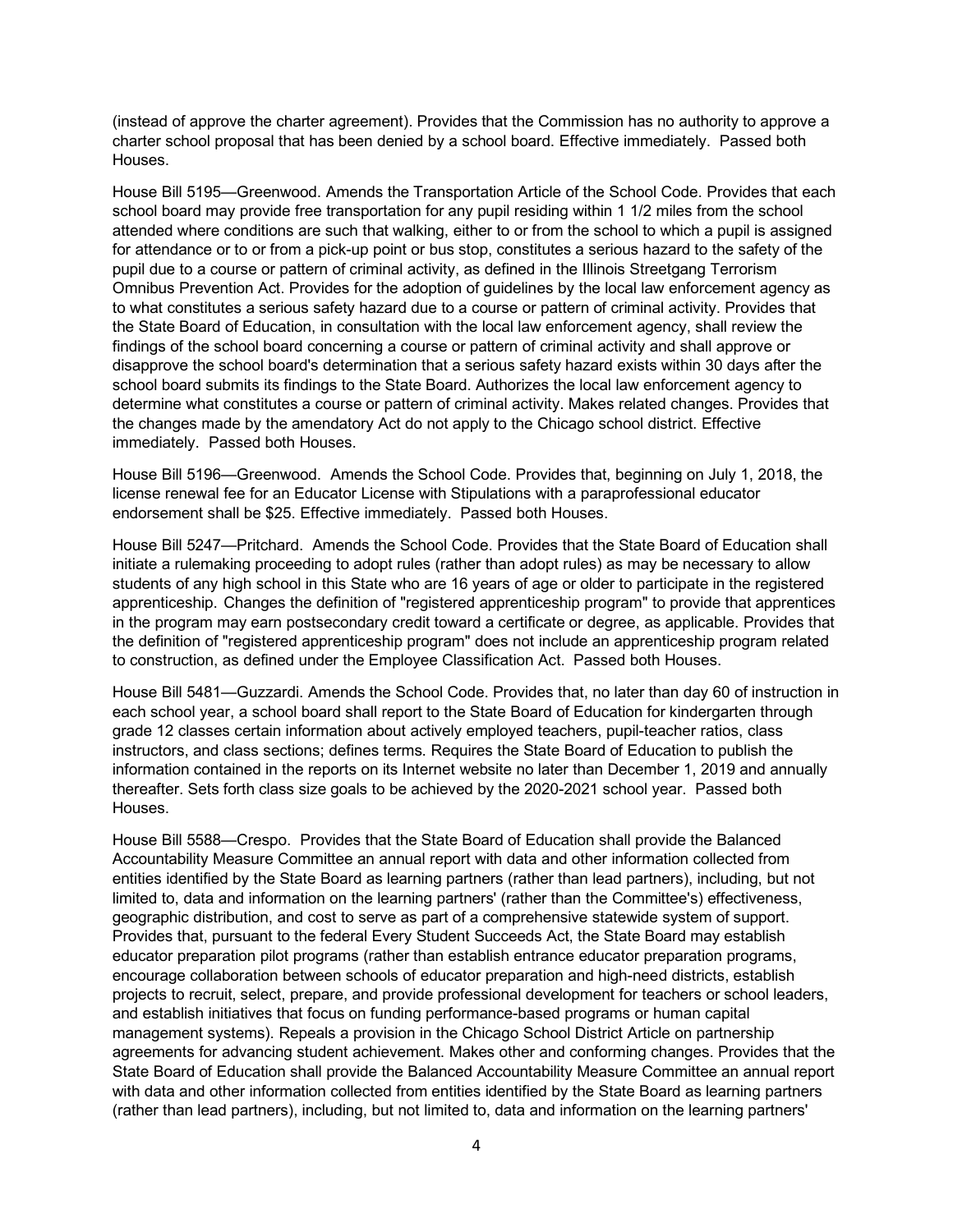(rather than the Committee's) effectiveness, geographic distribution, and cost to serve as part of a comprehensive statewide system of support. Provides that, pursuant to the federal Every Student Succeeds Act, the State Board may establish educator preparation pilot programs (rather than establish entrance educator preparation programs, encourage collaboration between schools of educator preparation and high-need districts, establish projects to recruit, select, prepare, and provide professional development for teachers or school leaders, and establish initiatives that focus on funding performancebased programs or human capital management systems). Repeals a provision in the Chicago School District Article on partnership agreements for advancing student achievement. Makes other and conforming changes. Passed both Houses.

House Bill 5627—T. Bennett. Amends the Downstate Teacher Article of the Illinois Pension Code. For the period beginning July 1, 2018 through June 30, 2020, increases the amount of employment as a teacher that a retired teacher may perform without impairing the retirement status; allows 120 paid days or 600 paid hours in a school year, but not more than 100 paid days in the same classroom. Further amends the School Code. Provides that, beginning July 1, 2018 and until June 30, 2023, the State Board of Education may issue a Short-Term Substitute Teaching License; specifies requirements and fees for the License. Provides that each school board shall, in collaboration with its teachers or, if applicable, the exclusive bargaining representative of its teachers, jointly develop a short-term substitute teacher training program that provides individuals who hold a Short-Term Substitute Teaching License with information on curriculum, classroom management techniques, school safety, and district and building operations. Provides that a school board with a substitute teacher training program in place before the effective date of the amendatory Act may utilize that program to satisfy the short-term substitute teacher training program requirement. Repeals the provision on July 1, 2023. Provides that a school district may not require an individual who holds a valid Professional Educator License or Educator License with Stipulations to seek or hold a Substitute Teaching License. Provides that, in order to receive a Professional Educator License endorsed in a school support personnel area, applicants trained in another country must meet certain requirements. Provides that, as used in the Educator Licensure Article of the School Code, in connection with the word "school" or "institution", the term "recognized" includes a forprofit entity that meets the requirements set by the State Board of Education, and requires any for-profit entity to be approved by the Board of Higher Education. Makes other changes. Effective July 1, 2018. Passed both Houses.

House Bill 5696—E. Chris Welch. Creates the Bridge Program for Underrepresented Students Act. Defines terms. Provides that each public university in this State may establish a Bridge Program for underrepresented students. Specifies program requirements. Provides that a public university that establishes a Bridge Program shall, on or before September 1, 2019 and on or before September 1 of each subsequent year, publish on its website and make available to the public a report on the Program. Effective immediately. Passed both Houses.

House Bill 5754--N. Phelps-Finnie. Amends the School Code. Provides that a principal endorsement shall be affixed to a Professional Educator License of any holder who, in addition to other requirements in the Code, has at least 4 total years of teaching or 4 total years of working in the capacity of school support personnel in a school under the supervision of the Illinois Department of Corrections (or in combination with other permitted schools). Passed both Houses.

House Bill 5770—Conroy. Amends the Children with Disabilities Article of the School Code. Provides that, beginning with the 2019-2020 school year, a school board shall post on its Internet website, if any, and incorporate into its student handbook or newsletter notice that students with disabilities who do not qualify for an individualized education program, as required by the federal Individuals with Disabilities Education Act and implementing provisions of the Code, may qualify for services under Section 504 of the federal Rehabilitation Act of 1973 if the child (i) has a physical or mental impairment that substantially limits one or more major life activities, (ii) has a record of a physical or mental impairment, or (iii) is regarded as having a physical or mental impairment (rather than shall publish a public notice in its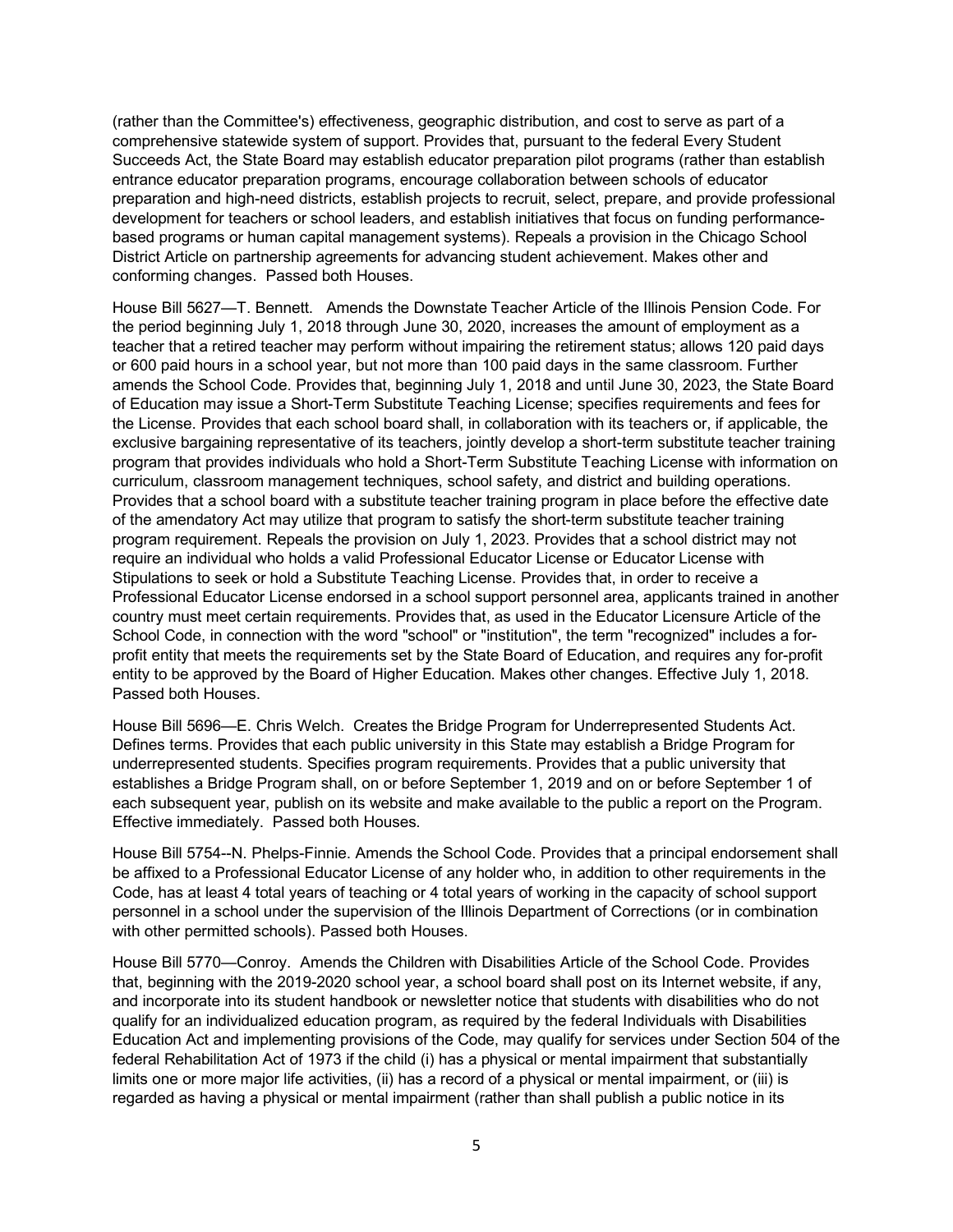newsletter of general circulation or in the newsletter of another governmental entity of general circulation in the district or if neither is available in the district, then in a newspaper of general circulation in the district, the right of all children with disabilities to a free appropriate public education as provided under the Code). Effective immediately. Passed both Houses.

House Bill 5771—Chapa LaVia. Amends the School Code. Provides that, beginning July 1, 2018, any publicly funded early childhood program receiving Preschool for All Block Grant funds or Preschool for All Expansion Block Grant funds shall collect and review its chronic absence data and determine what support and resources are needed to positively engage chronically absent students and their families to encourage the habit of daily attendance and promote success; defines "chronic absence". Sets forth actions that are encouraged. Effective July 1, 2019. Passed both Houses.

House Bill 5786---Mayfield. Amends the School Code. Provides that, beginning with the 2018-2019 school year, an in-school suspension program provided by a school district for any students in kindergarten through grade 12 may focus on promoting non-violent conflict resolution and positive interaction with other students and school personnel. Provides that a school district may employ a substitute teacher to oversee an in-school suspension program in kindergarten through grade 12**.** Provides that a school district may employ a school social worker or a licensed mental health professional (rather than a substitute teacher) to oversee the in-school suspension program. Passed both Houses.

House Bill 5795—Chapa LaVia. Amends the School Code. In the Article governing compulsory attendance of pupils, provides that the term "truant" means a child who is subject to compulsory school attendance and who is absent without valid cause, as defined in the Article, from such attendance for more than 1% but less than 5% of the past 180 days (rather than absent without valid cause from such attendance for a school day or portion thereof). Effective July 1, 2018. Passed both Houses.

House Bill 5812—Will Davis. Amends the School Code. With regard to property tax relief pool grants, provides that each year, the State Board of Education shall set a threshold above which a school district may apply for property tax relief. Provides that the intended relief may not be greater than 1% of the EAV for a unit district, 0.69% of the EAV for an elementary school district, or 0.31% of the EAV for a high school district; defines "EAV". Provides that the total property tax relief allowable to a school district shall be calculated based on the total amount of reduction in the school district's aggregate extension. With regard to evidence-based funding, provides that when a school district withdraws from a special education cooperative, the portion of the base funding minimum that is attributable to the school district may be redistributed to the school district upon withdrawal. Provides that the school district and the cooperative must include the amount of the base funding minimum that is to be re-apportioned in their withdrawal agreement and notify the State Board of Education of the change with a copy of the agreement upon withdrawal. Repeals a provision governing the basis for apportionment of general State financial aid and supplemental general State aid to the common schools for the 1998-1999 through the 2016-2017 school years. Makes other changes. Effective immediately. Passed both Houses. Signed by the Governor. Public Act 100-0582.

Senate Bill 454—Koehler and Fine. Amends the Children with Disabilities Article of the School Code. With regard to individualized education programs, provides that at the child's initial IEP meeting and at each annual review meeting, the child's IEP team shall provide the child's parent or guardian with a written notification that informs the parent or guardian that the IEP team is required to consider whether the child requires assistive technology in order to receive free, appropriate public education. Requires the notification to also include a toll free telephone number and internet address for the State's assistive technology program. For the Chicago school district only, provides that no later than 10 calendar days prior to a child's individualized education program meeting or as soon as possible if a meeting is scheduled within 10 calendar days with written parental consent, the school board or school personnel must provide the child's parent or guardian with a written notification of the services that require a specific data collection procedure from the school district for services related to the individualized education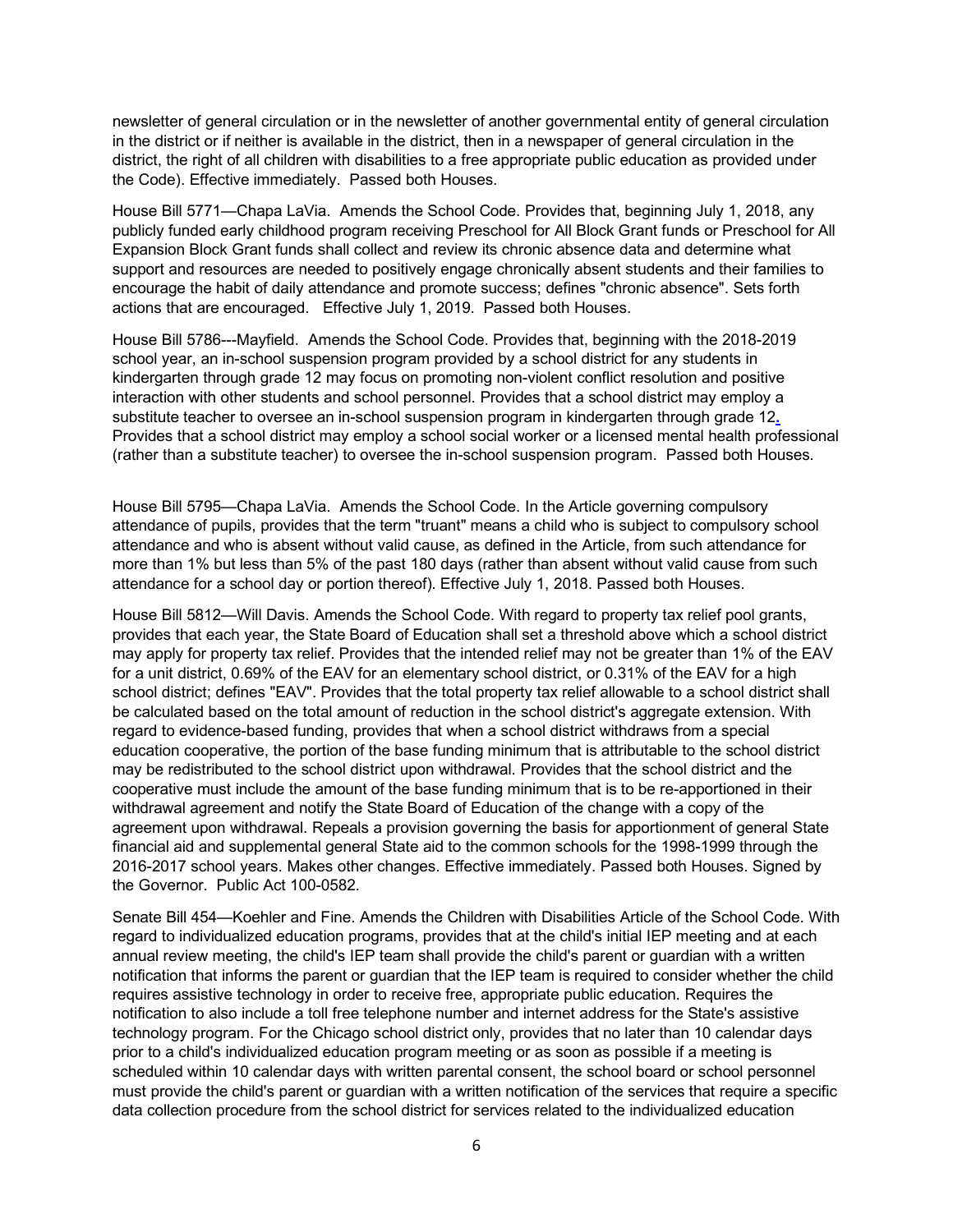program. Provides that no later than 5 school days prior to a child's individualized education program meeting or as soon as possible if a meeting is scheduled within 5 school days with written parental consent, the school board or school personnel must provide the child's parent or guardian with a draft individualized education program. Provides that if a child's individualized education program team determines that certain services are required in order for the child to receive a free, appropriate public education and those services are not implemented within 10 school days after the team's determination, then the school board shall provide the child's parent or guardian with notification that those services have not yet been administered to the child. Permits the State Board of Education to create a telephone hotline to address complaints regarding the school district's special education services or lack of special education services. Prohibits the school district from using any measure that would prevent or delay an individualized education program team from adding a service to the program or creating a time restriction in which a service is prohibited from being added to the program. Effective immediately. Passed both Houses.

Senate Bill 1829—Hutchinson. Amends the School Code. Provides that, beginning with the 2018-2019 school year and until the 2023-2024 school year, an individual may teach preschool children in an early childhood program that receives grants under the Code if he or she holds a Professional Educator License with an early childhood education endorsement or with short-term approval for early childhood education or he or she pursues a Professional Educator License and holds (i) an ECE Credential Level of 5 awarded by the Department of Human Services under the Gateways to Opportunity Program developed under the Department of Human Services Act or (ii) an Educator License with Stipulations with a transitional bilingual educator endorsement and he or she has either passed an early childhood education content test or completed no less than 9 semester hours of college coursework in the area of early childhood education. Effective July 1, 2018. Passed both Houses.

Senate Bill 2344—Mulroe. Amends the School Code. With regard to joint agreements entered into by school boards to provide special educational facilities and services, provides that a member district wishing to withdraw from a joint agreement must present to its school board and the other member districts evidence that it has a comprehensive plan for educating a wide range of students with disabilities, including a full continuum of supports and services, and that it has an appropriate plan for educating all currently enrolled students with disabilities upon withdrawal from the joint agreement. Provides that, in school districts located in whole or part in a county with a population exceeding 5,000,000 inhabitants and with joint agreements involved in a withdrawal effective on July 1, 2018, a student attending a school under a joint agreement program in the school year immediately prior to the effective date of the school district withdrawing from the agreement shall be permitted to remain placed in the joint agreement program if the student is a resident of the withdrawing school district, the joint agreement maintains the program, the student's individualized education program team makes a determination that the program is the most appropriate program to meet the student's needs, and the student remains age appropriate for the program. Provides that if a student from the withdrawing district attends the joint agreement's program, the withdrawing district shall be responsible for the per capita cost of the student's attendance as calculated under the Children with Disabilities Article of the Code, plus a per student share of fees that would have been paid to the joint agreement for membership and administrative costs associated with educating the student in the joint agreement's program, and transportation of the student to the joint agreement's program. Makes the provisions concerning such a student inoperative on and after July 1, 2026. Effective immediately. Passed both Houses.

Senate Bill 2654—Hunter. Amends the School Code. Provides that the Department of Public Health shall develop, provide, or approve (rather than develop or approve) the informational materials in accordance with the latest information provided by (rather than the latest recommendations of) the Advisory Committee on Immunization Practices of the Centers for Disease Control and Prevention. Makes a conforming change. Passed both Houses.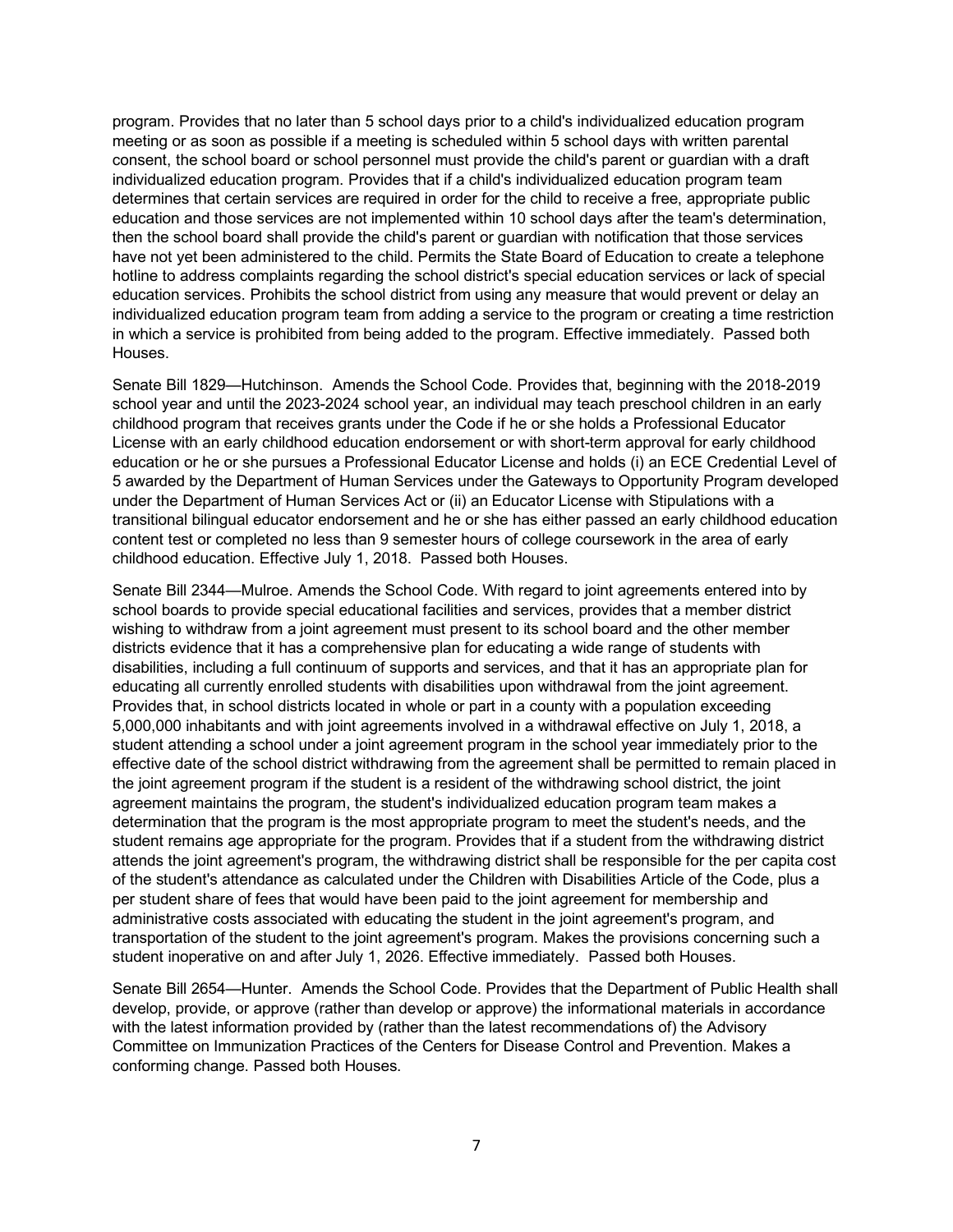Senate Bill 2658—Schimff. Amends the School Code. Provides that a Professional Educator License with Stipulations with a provisional educator endorsement obtained by a service member or a spouse of a service member is valid until June 30 immediately following 3 (rather than 2) years of the license being issued. Defines "spouse of a service member". Effective September 3, 2018. Passed both Houses.

Senate Bill 2838—Link. Amends the Dual Credit Quality Act. Requires a community college district, upon the request of a school district within the jurisdiction of the community college district, to enter into a partnership agreement with the school district to offer dual credit coursework; specifies requirements for the partnership agreement. Provides that on or after the effective date of the amendatory Act, a school district may not enter into a new contract with an out-of-state institution to provide a dual credit course without first offering the community college district in the district in which the school district is located the opportunity to provide the course. Provides for a Model Partnership Agreement and creates the Dual Credit Committee. Makes other changes. Passed both Houses.

Senate Bill 2925—Lightford. Amends the Illinois Police Training Act. Provides that the Illinois Law Enforcement Training Standards Board shall develop or approve a course for school resource officers. Provides that the school resource officer course shall be developed within one year of the amendatory Act and shall be created in consultation with organizations demonstrating expertise and or experience in the areas of youth and adolescent developmental issues, educational administrative issues, prevention of child abuse and exploitation, youth mental health treatment, and juvenile advocacy. Provides that the Board shall develop a process allowing law enforcement agencies to request a waiver of this training requirement for any specific individual assigned as a school resource officer. Amends the School Code. Provides that beginning January 1, 2021, any law enforcement agency that provides a school resource officer shall provide to the school district a certificate of completion, or approved waiver, issued by the Illinois Law Enforcement Training Standards Board under the Illinois Police Training Act indicating that the subject officer has completed the requisite course of instruction in the applicable subject areas within one year of assignment, or has prior experience and training which satisfies this requirement. Provides that in an effort to defray the related costs, any law enforcement agency that provides a school resource officer should apply for grant funding through the federal Community Oriented Policing Services grant program. Defines "school resource officer". Makes other changes. Passed both Houses.

Senate Bill 2941—McGuire. Amends the Postsecondary and Workforce Readiness Act. With respect to the State Board of Education's competency-based, high school graduation requirements pilot program, provides that a school district may participate in the program for some or all of its schools (instead of for some or all of its schools serving grades 9 through 12). Allows school districts to collaboratively apply to participate in the pilot program; sets forth provisions governing a collaborative of districts. Effective immediately. Passed both Houses.

Senate Bill 3015—Koehler. Amends the School Code. Amends the School Code. With regard to the selfadministration and self-carry of asthma medication, provides that a school district, public school, charter school, or nonpublic school may authorize a school nurse or trained personnel to (i) provide undesignated asthma medication to a student for self-administration only or to any personnel authorized under a student's Individual Health Care Action Plan or asthma action plan, plan pursuant to Section 504 of the federal Rehabilitation Act of 1973, or individualized education program plan to administer to the student that meets the student's prescription on file, (ii) administer undesignated asthma medication that meets the prescription on file to any student who has an Individual Health Care Action Plan or asthma action plan, plan pursuant to Section 504 of the federal Rehabilitation Act of 1973, or individualized education program plan that authorizes the use of asthma medication; and (iii) administer undesignated asthma medication to any person that the school nurse or trained personnel believes in good faith is having respiratory distress; defines "undesignated asthma medication" and "respiratory distress". Changes the definition of "asthma medication" to mean quick-relief asthma medication, including albuterol or other short-acting bronchodilators, that is approved by the United States Food and Drug Administration for the treatment of respiratory distress. Provides that a school nurse or trained personnel may administer